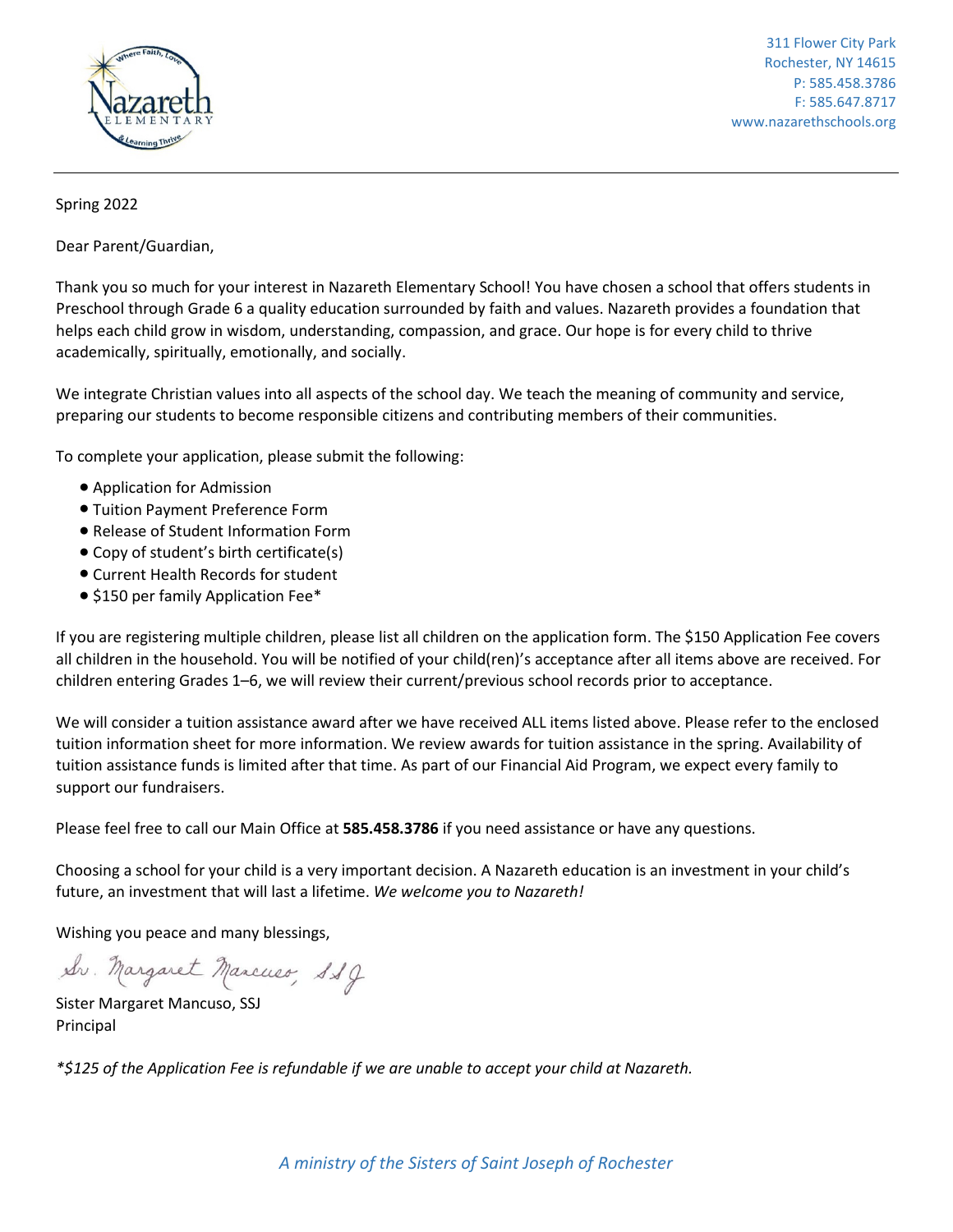# *Nazareth Elementary School*

311 Flower City Park Rochester, NY 14615 (585) 458-3786 / Fax #: (585) 647-8717

#### Office Use Only:

Student ID #:

Enter Date: \_

# **Application for Admission 2022-2023**

To complete your application, please submit the following:

- Application for Admission
- \_\_\_ Tuition Payment Preference Form
- \_\_\_ Release of Student Information Form
- Copy of student's birth certificate(s)
- Copy of student's latest health records
- \_\_\_ \$150 per family Application Fee (Application Fee covers ALL children in the household)

Please mail or deliver all application materials to: Nazareth Elementary ∙ 311 Flower City Park ∙ Rochester, NY 14615

We will notify you regarding acceptance after we have received and reviewed all items above. For students entering Grades 1–6, we must also review current/previous school records prior to acceptance. Please note that we will consider tuition assistance awards once ALL items have been submitted through FACTS. Please contact our Main Office with any questions: **585.458.3786**.

#### **Student Information**

*Please provide the following information for each student applying.*

| <b>Student Name</b><br>(First, Middle, Last) | <b>Date of Birth</b> | Gender | <b>Street Address, City, State, Zip</b> |
|----------------------------------------------|----------------------|--------|-----------------------------------------|
| '1.                                          |                      |        |                                         |
| 2.                                           |                      |        |                                         |
| 3.                                           |                      |        |                                         |

| <b>Current</b><br>Grade | <b>Grade in</b><br>2022-2023* | <b>Name of Current School</b> | <b>City and State of Current School</b> |
|-------------------------|-------------------------------|-------------------------------|-----------------------------------------|
| 1.                      |                               |                               |                                         |
| 2.                      |                               |                               |                                         |
| 3.                      |                               |                               |                                         |

*\*If applying for Pre-K, please indicate PK3 or PK4. Students must be three and four years old, respectively, by November 30, 2022, to enroll. Students must also be fully potty trained before entering.*

Have any applicants been diagnosed with special learning? \_\_\_\_\_\_ Yes \_\_\_\_\_ No

If yes, please provide a copy of the student's IEP/504 Plan with this application.

| Have any applicants had any behavioral/discipline problems at school or daycare? | Yes | No. |
|----------------------------------------------------------------------------------|-----|-----|
|----------------------------------------------------------------------------------|-----|-----|

If yes, please explain:

#### **Notice of Nondiscriminatory Policy as to Students**

Nazareth Elementary admits students of any race, color, national and ethnic origin to all the rights, privileges, programs, and activities generally accorded or made available to students at the school. It does not discriminate on the basis of race, color, national and ethnic origin in administration of its educational policies, admissions policies, scholarship programs, before-and after-school programs, after-school clubs, and other school-administered programs. **(Over)**



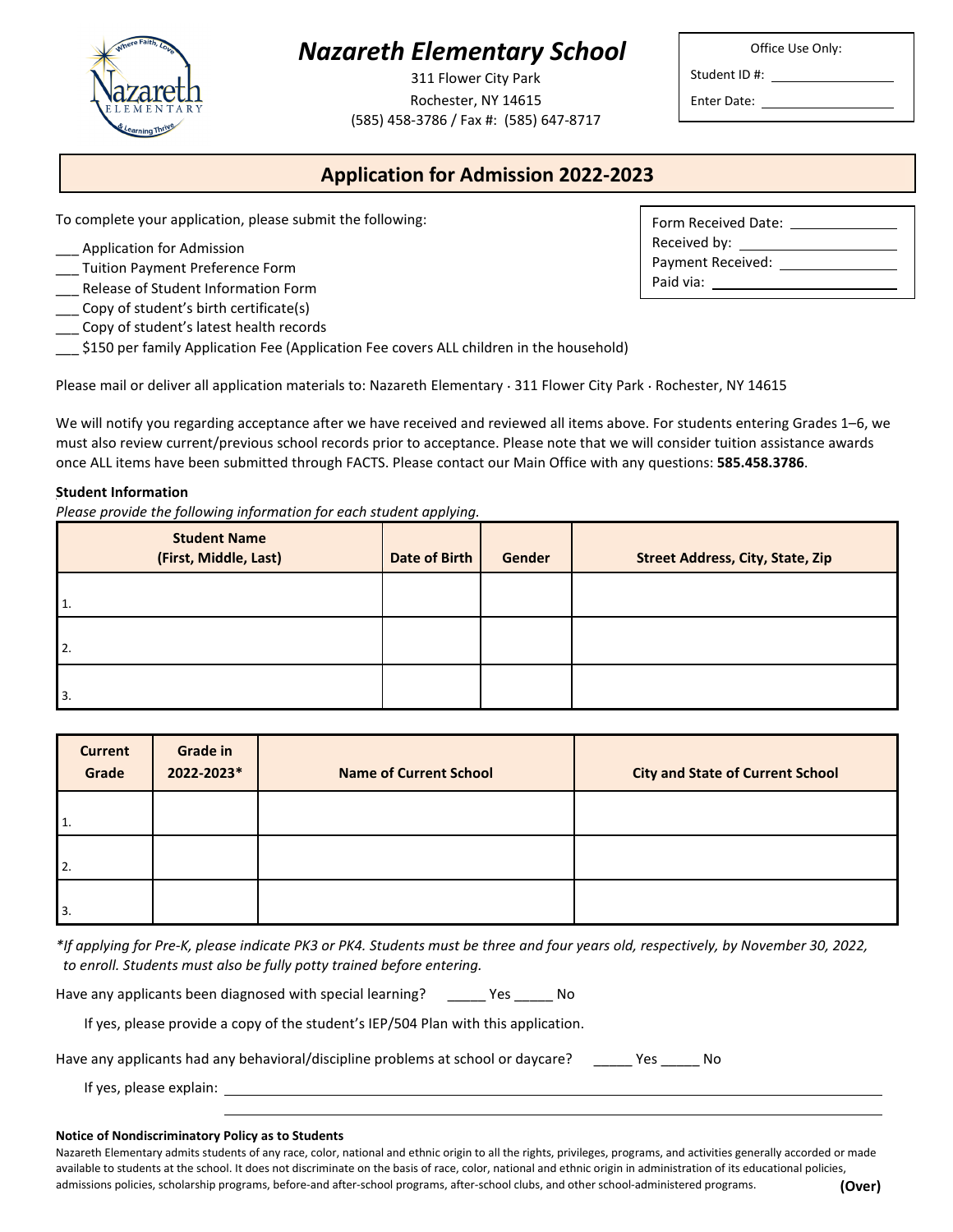| <b>Demographic Information</b>                                                                                                                                                                                                                       |                                                                                                                                                    |                                                                                                                                                                                                                                                                      |                                                                                   |                                                                                                                                                   |
|------------------------------------------------------------------------------------------------------------------------------------------------------------------------------------------------------------------------------------------------------|----------------------------------------------------------------------------------------------------------------------------------------------------|----------------------------------------------------------------------------------------------------------------------------------------------------------------------------------------------------------------------------------------------------------------------|-----------------------------------------------------------------------------------|---------------------------------------------------------------------------------------------------------------------------------------------------|
| Race of Student (check one):<br>O<br>American Indian<br>$\circ$<br>Asian<br>O<br><b>Black or African American</b><br>O<br>Caucasian<br>$\circ$<br>Hispanic/Latino<br>O<br>Multi-racial<br>O<br>Native Alaskan<br>Native Hawaii/Pacific Islander<br>O | Religion (check one):<br>O Catholic<br>O Non-Catholic<br>Parish/Church<br><b>Ethnicity of Student (check one):</b><br>O Hispanic<br>O Non-Hispanic | School District in which student resides (check one):<br>O<br>Brighton<br>Brockport<br>O<br>Churchville-Chili<br>O<br>East Irondequoit<br>O<br>East Rochester<br>O<br>$\circ$<br>Fairport<br><b>O</b> Gates-Chili<br>$\circ$<br>Greece<br>Hilton<br>O<br>O<br>Holley | $\circ$<br>$\circ$<br>O<br>O<br>O<br>O<br>O<br>$\circ$<br>$\circ$<br>$\mathbf{O}$ | Penfield<br>Pittsford<br>Rochester City<br>Rush-Henrietta<br>Spencerport<br><b>Wayne County</b><br>Webster<br>West Irondequoit<br>Wheatland-Chili |
| <b>Parent/Guardian Contact Info</b>                                                                                                                                                                                                                  |                                                                                                                                                    |                                                                                                                                                                                                                                                                      |                                                                                   |                                                                                                                                                   |
| Primary Parent/Guardian (with whom the student resides)                                                                                                                                                                                              |                                                                                                                                                    |                                                                                                                                                                                                                                                                      |                                                                                   |                                                                                                                                                   |
| Title _________ First Name ______________________________Last Name ________________________________(Maiden Name) ______________________                                                                                                              |                                                                                                                                                    |                                                                                                                                                                                                                                                                      |                                                                                   |                                                                                                                                                   |
|                                                                                                                                                                                                                                                      |                                                                                                                                                    |                                                                                                                                                                                                                                                                      |                                                                                   |                                                                                                                                                   |
|                                                                                                                                                                                                                                                      |                                                                                                                                                    |                                                                                                                                                                                                                                                                      |                                                                                   |                                                                                                                                                   |
|                                                                                                                                                                                                                                                      |                                                                                                                                                    |                                                                                                                                                                                                                                                                      |                                                                                   |                                                                                                                                                   |
| Email                                                                                                                                                                                                                                                |                                                                                                                                                    |                                                                                                                                                                                                                                                                      |                                                                                   |                                                                                                                                                   |
|                                                                                                                                                                                                                                                      |                                                                                                                                                    |                                                                                                                                                                                                                                                                      |                                                                                   |                                                                                                                                                   |
| <b>Additional Parent/Guardian</b>                                                                                                                                                                                                                    |                                                                                                                                                    |                                                                                                                                                                                                                                                                      |                                                                                   |                                                                                                                                                   |
|                                                                                                                                                                                                                                                      |                                                                                                                                                    |                                                                                                                                                                                                                                                                      |                                                                                   |                                                                                                                                                   |
|                                                                                                                                                                                                                                                      |                                                                                                                                                    |                                                                                                                                                                                                                                                                      |                                                                                   |                                                                                                                                                   |
|                                                                                                                                                                                                                                                      |                                                                                                                                                    |                                                                                                                                                                                                                                                                      |                                                                                   |                                                                                                                                                   |
| Home #                                                                                                                                                                                                                                               |                                                                                                                                                    |                                                                                                                                                                                                                                                                      |                                                                                   |                                                                                                                                                   |
| Email<br><u> 1989 - Andrea Stadt Britain, amerikansk politiker (</u>                                                                                                                                                                                 |                                                                                                                                                    |                                                                                                                                                                                                                                                                      |                                                                                   |                                                                                                                                                   |
|                                                                                                                                                                                                                                                      |                                                                                                                                                    |                                                                                                                                                                                                                                                                      |                                                                                   |                                                                                                                                                   |
|                                                                                                                                                                                                                                                      |                                                                                                                                                    |                                                                                                                                                                                                                                                                      |                                                                                   |                                                                                                                                                   |
| Sibling discounts are available for families with multiple children enrolled at Nazareth.                                                                                                                                                            |                                                                                                                                                    |                                                                                                                                                                                                                                                                      |                                                                                   |                                                                                                                                                   |
| We there are the property of the property of the discreter of the property of the property of a deligious openional to the the condition of a particle of the product of the product of the product of the product of the prod                       |                                                                                                                                                    |                                                                                                                                                                                                                                                                      |                                                                                   |                                                                                                                                                   |

**A Heritage Award** is also available for children and grandchildren of Nazareth Hall and Nazareth Academy alumni. If you qualify, please complete:

*Sibling or Alumnae Name School of Attendance (Nazareth Hall or Nazareth Academy) Graduation Year*

## **Why do you want your child/ren to attend Nazareth Elementary?**

I/We, the custodial parent(s) or legal guardian(s) of the applicant(s), hereby certify that the information provided on this application is complete and correct. I/We understand that falsifying or withholding any information may result in the rescinding of an offer or acceptance.

*A \$150 per family application fee is due upon submission. \$125 is refundable if your child is not accepted into Nazareth. The application fee must be received before application for admission and/or tuition assistance will be reviewed.*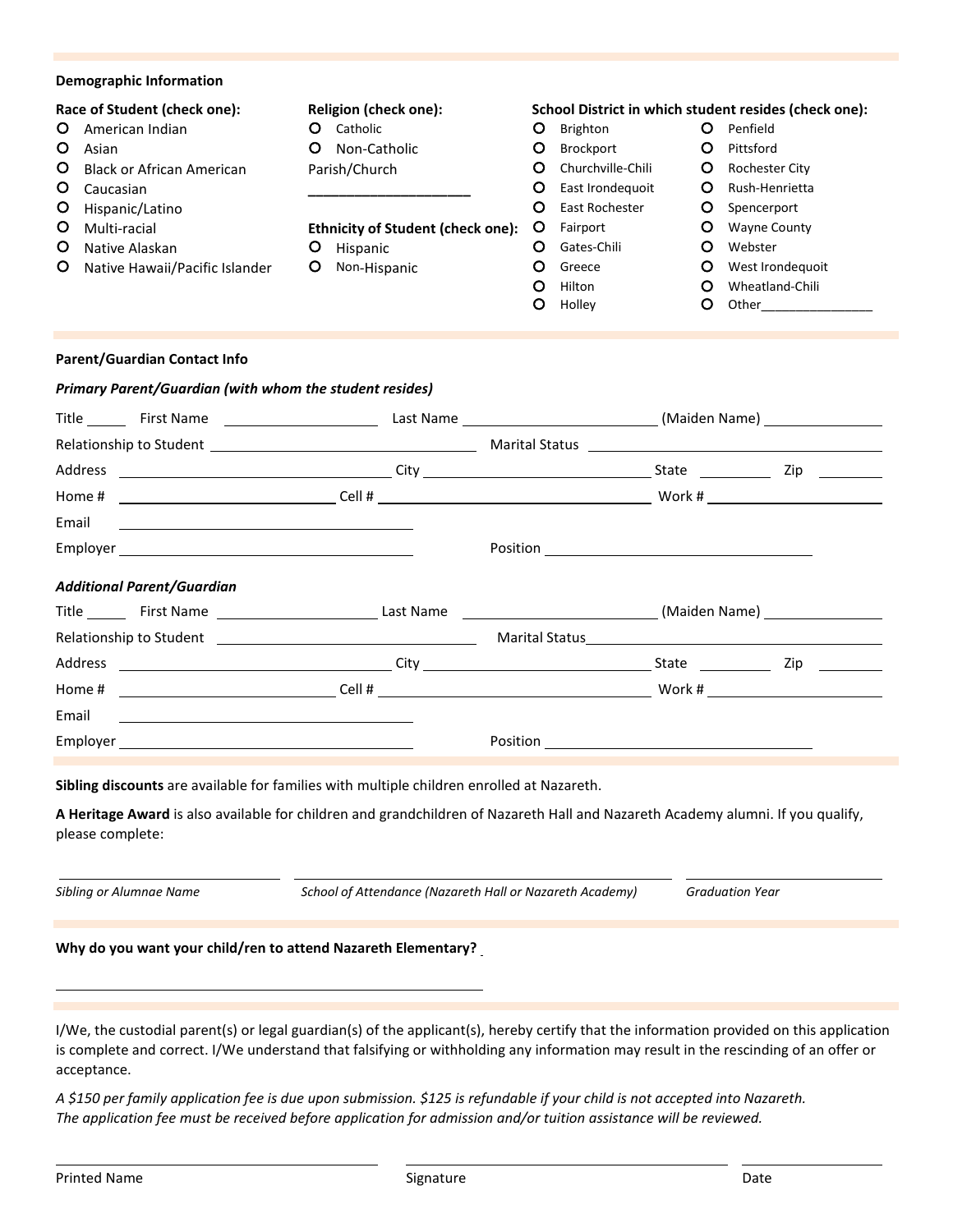## **Tuition Preference 2022-2023**

| Information of Person Responsible for Paying Tuition: |                              |                       |
|-------------------------------------------------------|------------------------------|-----------------------|
|                                                       |                              |                       |
|                                                       |                              |                       |
|                                                       |                              |                       |
|                                                       | State: _____________________ | Zip: ________________ |
|                                                       |                              |                       |

**Payment Plan – All** payments must be made through the **FACTS Payment Plan.** An annual fee of \$45 per Agreement is assessed by FACTS to utilize their payment options. Please choose one of the payment options below:

|                | <b>Option Payment Plans</b>                                                                                                                                                                                                                                                                                                      |
|----------------|----------------------------------------------------------------------------------------------------------------------------------------------------------------------------------------------------------------------------------------------------------------------------------------------------------------------------------|
| 1              | One-Time Annual Payment Plan: Payment is made in full and must be received by the school on or before<br>August 1, 2022. This option entitles the payer to a \$100 prepayment discount. Note: When making the one-time<br>payment, the FACTS fee of \$45 will be waived.                                                         |
| 2              | <b>FACTS Monthly Payment Plan (July-May) by Automatic Bank Draft: Payments are budgeted over 11 months,</b><br>beginning July 2022 and ending May 2023. Families authorize automatic payment for either the 5 <sup>th</sup> or the 20 <sup>th</sup> of<br>each month.                                                            |
| $\overline{3}$ | FACTS Monthly Payment Plan (August-May) by Automatic Bank Draft: Payments are budgeted over 10 months,<br>beginning August 2022 and ending May 2023. Families authorize automatic payment for either the 5th or the 20 <sup>th</sup><br>of each month.                                                                           |
| $\overline{4}$ | <b>FACTS Monthly Payment Plan (September-June) by Automatic Bank Draft: Payments are budgeted over 10</b><br>months, beginning September 2022 and ending June 2023. Families authorize automatic payment to be made on<br>the 5 <sup>th</sup> of each month. This option does not have the 20 <sup>th</sup> of the month option. |

**Do you plan to apply for Tuition Assistance (Available for Kdg – Grade 6)**  $\Box$  Yes  $\Box$  No

 *(Refer to the Tuition and Tuition Assistance Form for complete instructions)*

#### **Authorization**

I will pay tuition according to the payment plan checked above and in accordance with the Finance Policies and Procedures of Nazareth Elementary School. I accept responsibility to fulfill my tuition obligation and abide by the policies of Nazareth Elementary School. I understand that accounts must be current; an account will be considered current if it is paid in accordance with the terms of the tuition payment option. Grades and transcripts may be withheld for students whose family accounts are not current. In the event of a default, I agree to be responsible for all attorneys' fees and costs associated with the process of collections. I agree to abide by the rules, policies, and regulations adopted by Nazareth Elementary School and set forth in publications and mailings.

Disregard or violation of rules, policies and regulations may be cause for suspension or dismissal.

If the responsibility for payment of tuition is shared by separate parties, another Tuition Payment Preference Form must be completed, signed, and returned by the other person responsible for tuition. In the absence of this signature, I may be held responsible for all tuition payments.

| Printed Name of Person Responsible for Payment of Tuition |  |
|-----------------------------------------------------------|--|
|-----------------------------------------------------------|--|

## **Signature of Person Responsible for Payment of Tuition**

**Date**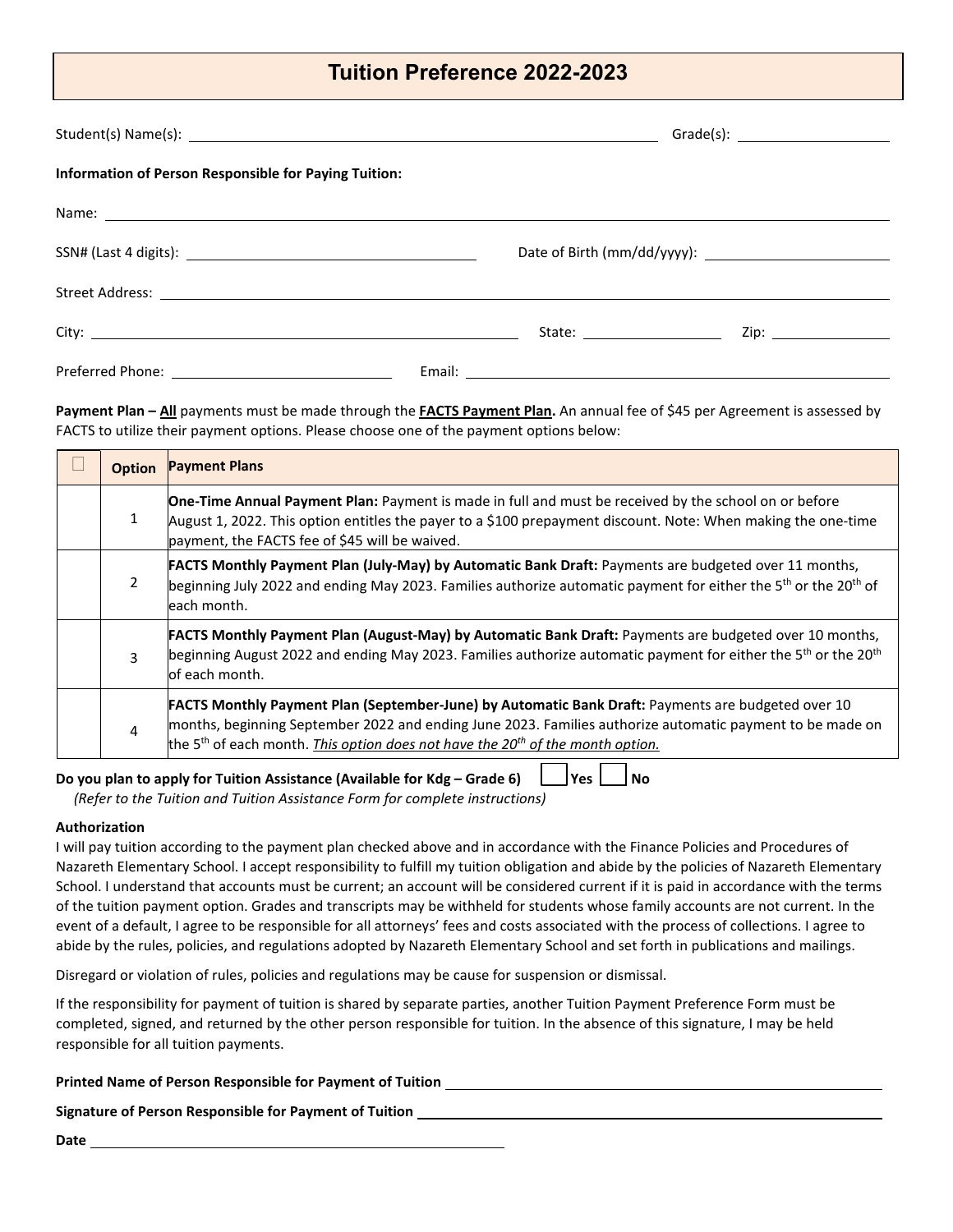

## **Release of Student Information Form**

| (Name of school currently attending/most recently attended)                                                       |
|-------------------------------------------------------------------------------------------------------------------|
| To release the following student records:                                                                         |
| _____ Academic Records:                                                                                           |
| Most current report card<br>$\circ$                                                                               |
| Final report card from previous year (for Grades 1-6)<br>$\circ$                                                  |
| Latest Health Records                                                                                             |
| ____ Standardized and NYS Test Scores                                                                             |
| ____ IEP/504 Accommodation Plan                                                                                   |
|                                                                                                                   |
|                                                                                                                   |
|                                                                                                                   |
|                                                                                                                   |
|                                                                                                                   |
|                                                                                                                   |
|                                                                                                                   |
| Parent/Guardian Printed Name: Name and Security and Security Assembly and Security Assembly and Security Assembly |
|                                                                                                                   |
| Date:                                                                                                             |
|                                                                                                                   |
| Please forward records to:                                                                                        |
| Nazareth Elementary School                                                                                        |
| 311 Flower City Park · Rochester, NY 14615                                                                        |
| Phone: 585.458.3786 · Fax: 585.647.8717                                                                           |
| Email: ndepew@nazarethschools.org                                                                                 |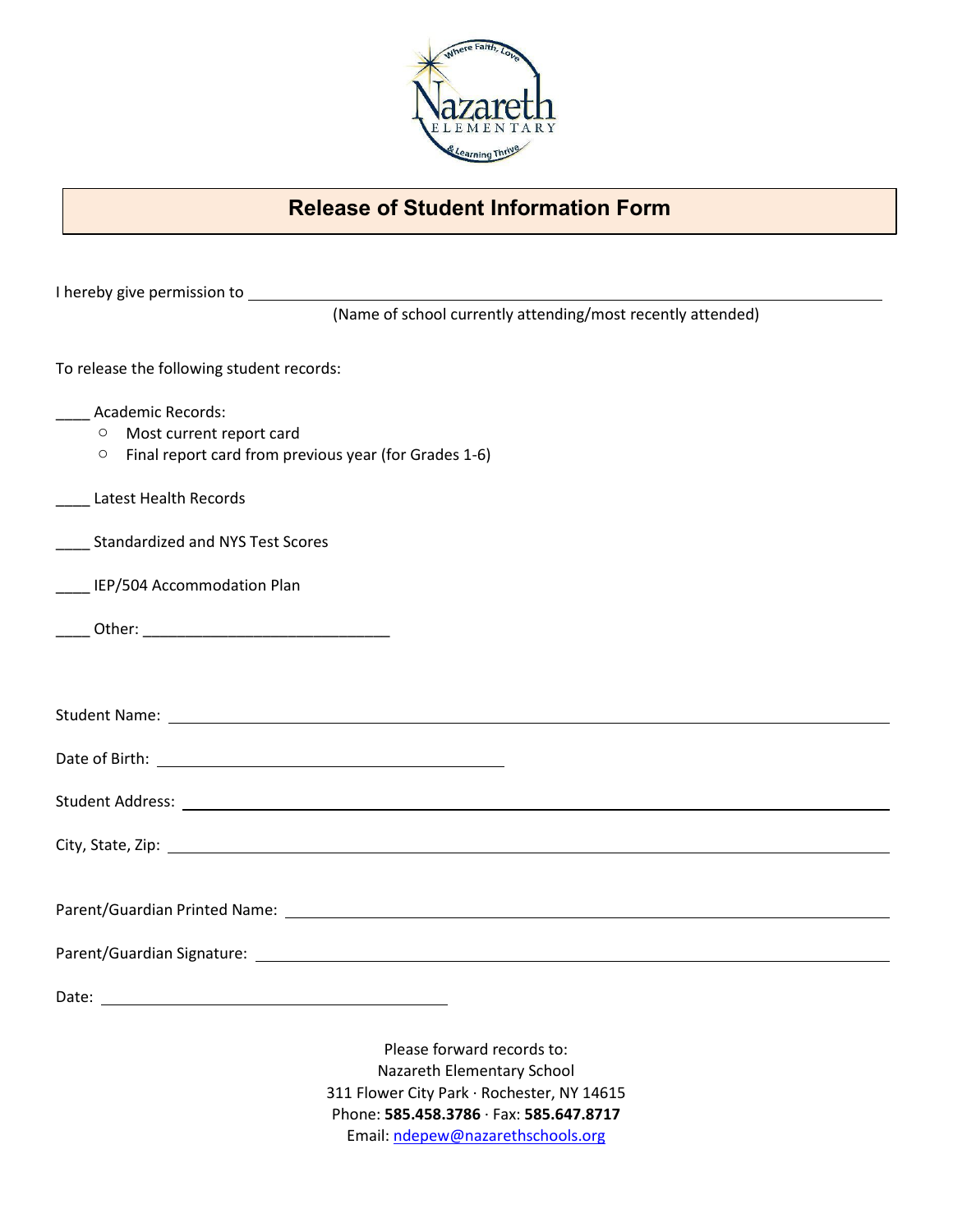

## **Registration Fees**

**\_\_\_\_\_\_\_\_\_\_\_\_\_\_\_\_\_\_\_\_\_\_\_\_\_\_\_\_\_\_\_\_\_\_\_\_\_\_\_\_\_\_\_\_\_\_\_\_\_\_\_\_\_\_\_\_\_\_\_\_\_\_\_\_\_\_\_**

#### **Returning families:**

- \$100 by March 11
- \$150 after March 11

#### **New families:**

- **-** \$150 registration fee
- (\$125 is refundable if your child is not accepted into the school)

## **Tuition Payments**

**\_\_\_\_\_\_\_\_\_\_\_\_\_\_\_\_\_\_\_\_\_\_\_\_\_\_\_\_\_\_\_\_\_\_\_\_\_\_\_\_\_\_\_\_\_\_\_\_\_\_\_\_\_\_\_\_\_\_\_\_\_\_\_\_\_\_\_**

| <b>Grade Level</b>  | Annually | Monthly (10 Month) | Monthly (11 Month) |
|---------------------|----------|--------------------|--------------------|
| Pre-K 3 and Pre-K 4 | \$6,500  | \$650              | N/A                |
| Grades K-6          | \$6,000  | \$600              | \$545              |

**Sibling discounts** are available for families with multiple children enrolled at Nazareth Elementary. The second child will receive a yearly discount of \$1,100; third child and all others will receive a yearly discount of \$1,700.

## **FACTS Tuition Management Program:**

All families must enroll in the FACTS tuition management program for tuition payments. A \$45 enrollment fee, payable to FACTS, applies. Directions on how to enroll are on our website (www.nazarethschools.org).

Families applying for tuition assistance must also apply through FACTS. You must complete all forms and submit all required materials. There is a \$35 processing fee at the time of application, payable to FACTS.

## **Extended Care Rates**

**\_\_\_\_\_\_\_\_\_\_\_\_\_\_\_\_\_\_\_\_\_\_\_\_\_\_\_\_\_\_\_\_\_\_\_\_\_\_\_\_\_\_\_\_\_\_\_\_\_\_\_\_\_\_\_\_\_\_\_\_\_\_\_\_\_\_\_**

Our Extended Care Program (ECP) is an after-school childcare service operated by Nazareth Elementary. ECP is a ten-month program beginning the first full day of the school year for students enrolled at Nazareth Elementary. This service is a convenient program providing students with supervised care, ageappropriate activities, and a homework area each day school is in session.

ECP rates are the same for all ages.

- AFTERNOON ONLY: Pick up by 4 p.m.
- One child \$225/month; two or more children \$300/month.
- Acceptance is on a first-come, first-served basis.
- There will be an additional fee of \$35 per day for any student picked up after 4 p.m. or for any student not registered for ECP.
- *There is no occasional ECP option*.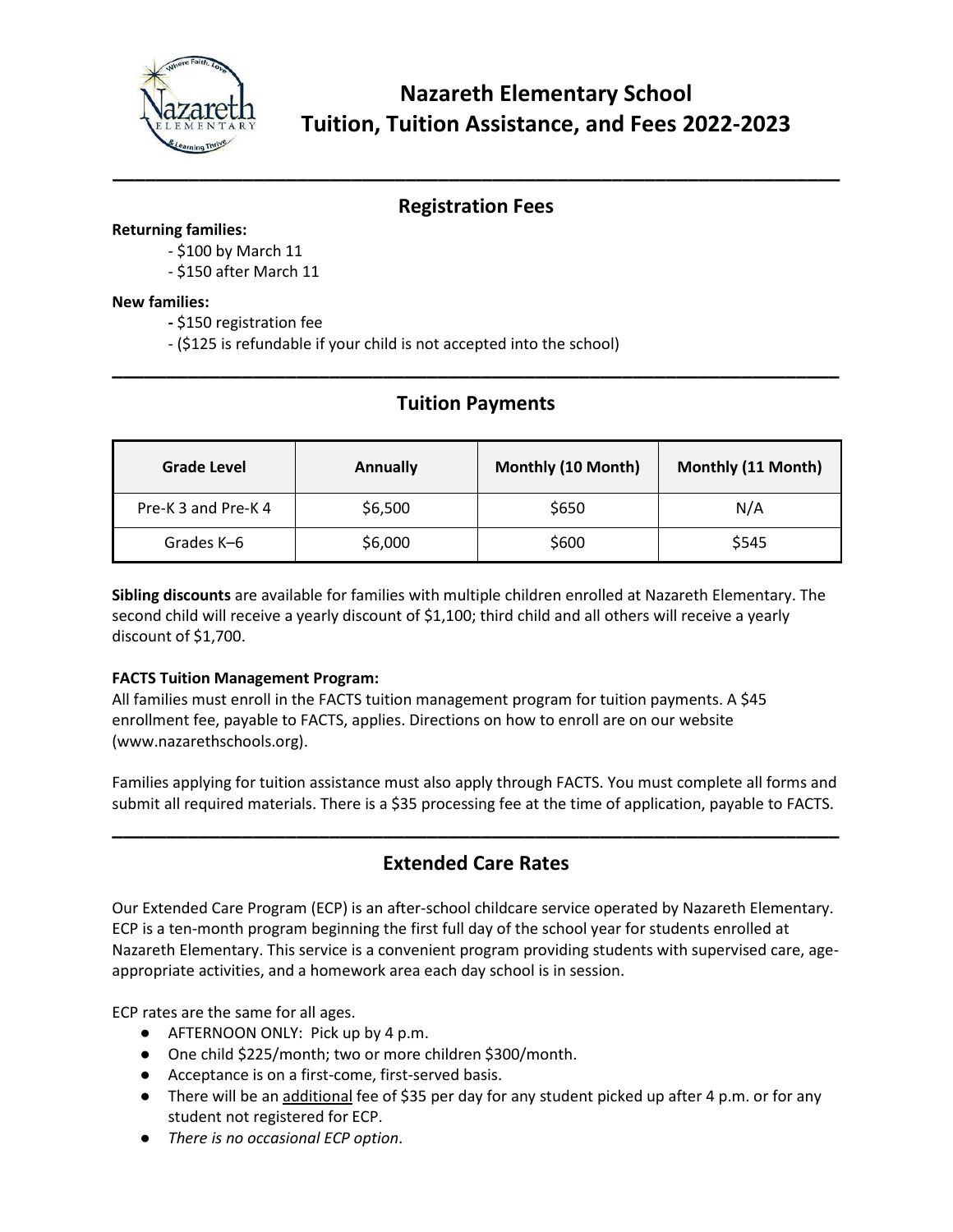## **Tuition Assistance – Preschool**

Tuition assistance for preschool is available through employers and income tax credits. Families with students in preschool only DO NOT qualify for tuition assistance offered by Nazareth Elementary School.

For more information about paying tuition on a pre-tax basis using a *Dependent Care Reimbursement Account,* contact your employer's benefits or human resources office. Dependent care expenses that are paid on an after-tax basis may qualify for *Federal Income Tax Credits.* Contact a financial advisor or tax professional for more information.

## **Tuition Assistance – Kindergarten to Grade 6**

At Nazareth Elementary, we are committed to making tuition affordable for as many families as possible. Thanks to the support of the Sisters of Saint Joseph, grants and awards from charitable organizations, and the financial support of alumni and friends of Nazareth Elementary, we are able to provide tuition assistance to many of our families.

In order to maintain affordable tuition costs, families must keep accounts current through timely payments and only request financial aid if it is absolutely necessary.

All payments go through FACTS; therefore, it is mandatory for each family to have a FACTS account. Financial aid requests are also submitted through FACTS.

FACTS will process the financial aid applications in the strictest of confidence. There is a \$35 processing fee payable to FACTS due at the time of application. You must complete all required forms and submit all required materials in the application. It is important to be accurate, honest, and thorough when completing the application. If it seems you cannot afford to have your child attend due to a substantially limited income, you may be asked to reconsider registering him/her. Please inform the Business Manager, Mrs. Cathy Cerame, if there are any special circumstances that may affect the amount of aid you may or may not receive.

If you have children in other schools that use the FACTS management program, please know that you only have to apply ONE TIME for all children. FACTS will forward your application.

Awards for tuition assistance are reviewed in the spring. Availability of tuition assistance funds after this time will be very limited. We encourage you to apply early before funds are depleted. No tuition assistance will be considered if you are not enrolled in FACTS or if you have not fully completed a registration packet and financial aid packet.

#### **To access the FACTS Financial Aid website, visit [https://online.factsmgt.com/signin/3czwg.](https://online.factsmgt.com/signin/3czwg)**

Always feel free to call Cathy Cerame if you have questions or need additional help: **585.458.3786 x3128**.

## **Heritage Awards and Refer a Family Incentive Program**

The Heritage Award of \$250 is available for children and grandchildren of Nazareth Hall and Nazareth Academy alumni. Please indicate your eligibility on the application form.

If you refer a family to Nazareth Elementary and the new family registers and is still in attendance in January, your family will receive \$300 off your January tuition. Additional monthly credits of \$300 can be earned based on the number of new families referred. Please see our Refer a Family handout.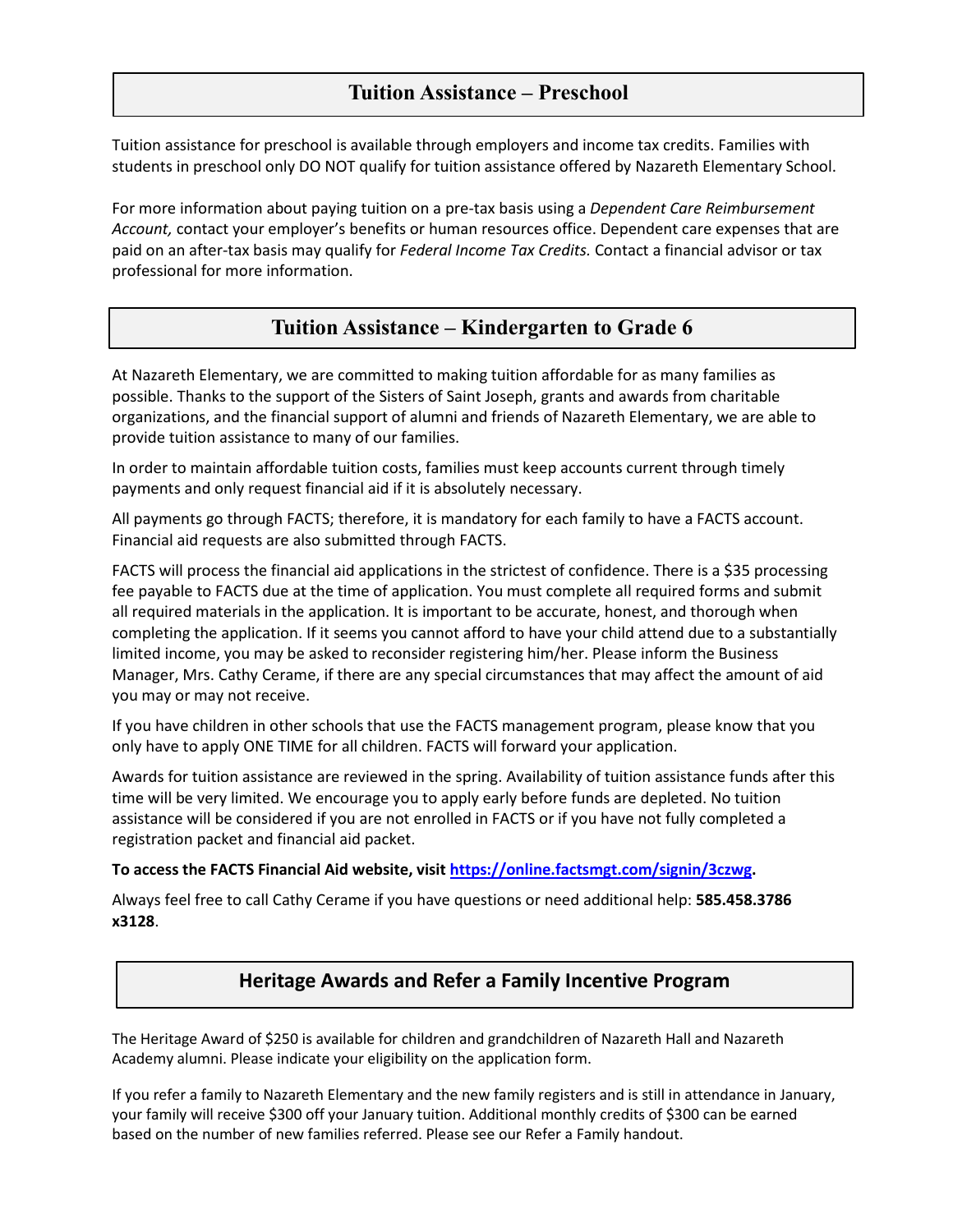| TO:   | Parents / Guardians                                                |
|-------|--------------------------------------------------------------------|
| FROM: | Sr. Margaret Mancuso, Principal and Cathy Cerame, Business Manager |
| DATE: | February 1, 2022                                                   |
| RE:   | FINANCIAL AID PROCESS for 2022/2023                                |

Each year more families need financial aid. A grant from the Mother Cabrini Health Foundation has increased our pool of aid for the 2022/2023 school year, so we will be able to assist more families. We remain so grateful to our many donors, alumni, and benefactors who continue to support our Tuition Assistance Fund.

There are specific criteria we must follow when determining financial aid for our families:

- All accounts must be current and paid in full. If an account is in arrears, financial aid is not considered.
- All required forms must be submitted both to FACTS and Nazareth Elementary by **APRIL 15, 2022**.
- Registration fees must accompany the Nazareth Elementary registration form.
- FACTS fees for applications and financial aid must be paid in full before the application is reviewed.
- If an account becomes delinquent (30 days past due), any and all financial aid awarded may be forfeited.
- NO EXCEPTIONS WILL BE MADE TO THE ABOVE REQUIREMENTS

*KEEP IN MIND THAT FINANCIAL AID IS LIMITED AND AWARDED ON A FIRST-COME, FIRST-SERVED BASIS.* Awards do not automatically renew each year. You must complete all steps and apply each year.

#### **New families** or families not currently registered in FACTS:

- 1. You must set up a FACTS account for your child(ren). Directions are on our website.
- 2. After an account is set up, you can go to GRANT & AID in FACTS and complete the financial aid application.

## **Returning families**:

- 1. Make sure your FACTS account is accurate for the 2022/23 school year (correct address, phone number, names, bank accounts, etc.).
- 2. Go to GRANT & AID in FACTS and complete the financial aid application.

## **DOCUMENTS NEEDED IN FACTS FOR FINANCIAL AID**:

- Copies of your 2021 Federal tax forms including all supporting tax schedules.
- Copies of your W-2 forms for both you and your spouse (or whomever is responsible for paying tuition).
- Copies of supporting documentation for Social Security income, welfare, child support, food stamps, worker's compensation, etc.

## *IF YOUR W-2 or FEDERAL TAX RETURN IS NOT SUBMITTED, FINANCIAL AID WILL NOT BE CONSIDERED. NO EXCEPTIONS OR EXTENSIONS!*

## *THE TAX RETURN SHOULD BE PREPARED BY AN AUTHORIZED TAX PERSON*. *IF SELF-PREPARED, IT MUST BE SIGNED AND DATED.*

Once your application is approved, you will receive a Financial Aid Award letter.

We try our best to make a Nazareth Elementary education affordable for all our families. We are readily available to discuss any concerns you may have and will work with you if your circumstances change.